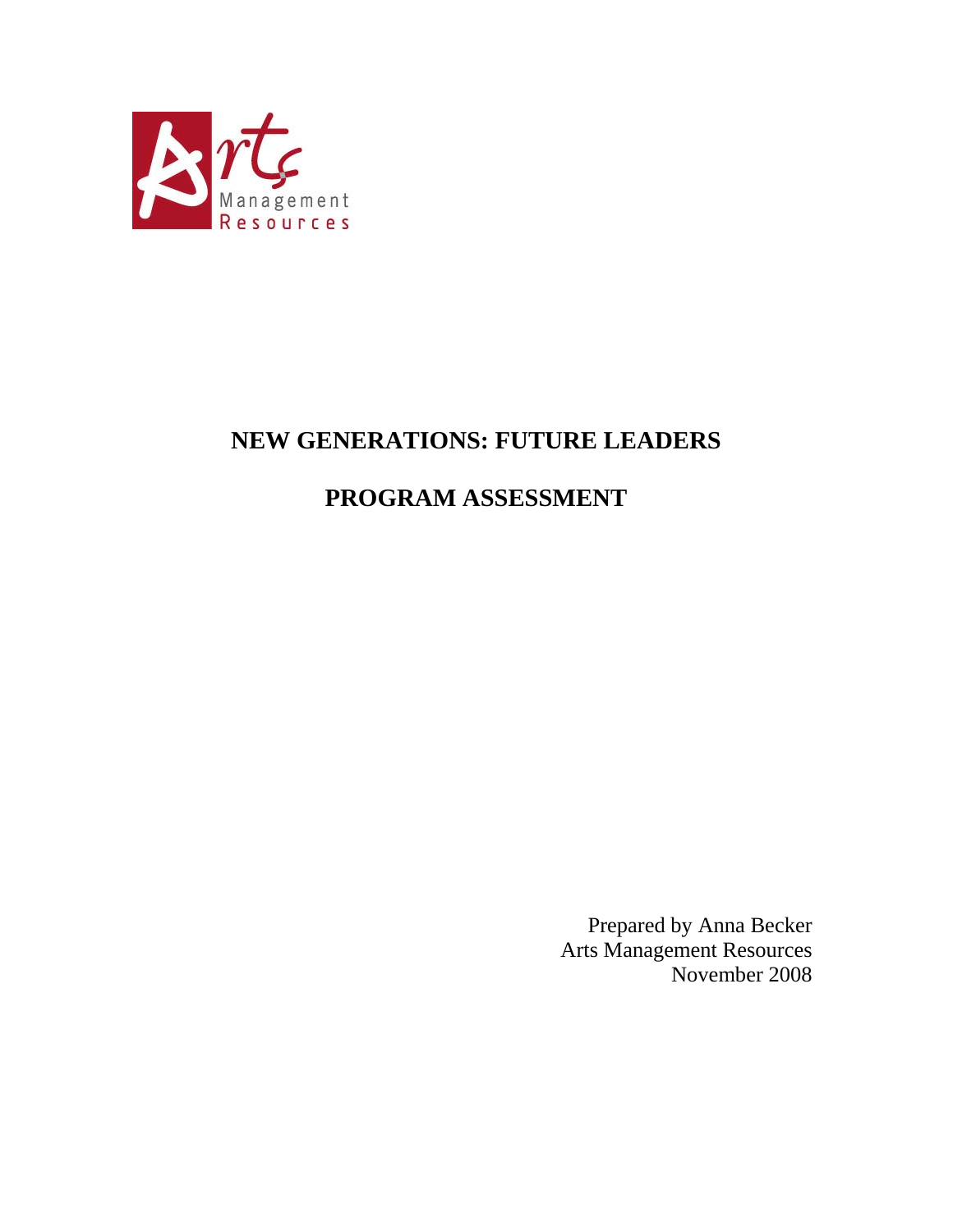### **EXECUTIVE SUMMARY New Generations: Future Leaders Program Assessment**

*"The program encouraged me to consider myself as a career not-for-profit theatre artist with a great deal of potential within this field. This is due in part to the tangible results of the excellent mentorship that taught me managerial skills and artistic leadership habits. It is also in part due to the symbolic weight of the grant itself and the seriousness of purpose that the title 'New Generations: Future Leaders' conveys both to peers within the host company and within the American theater community at large."* 

– Survey Respondent

### **New Generations: Future Leaders**

New Generations: Future Leaders has been cooperatively designed by the Doris Duke Charitable Foundation, The Andrew W. Mellon Foundation and Theatre Communications Group (TCG). The resulting program supports the cultivation and strengthening of a new generation of theatre leadership through mentorships with accomplished theatre practitioners.

#### **Program Assessment Objectives & Methods**

The primary purpose of the New Generations: Future Leaders program assessment was to evaluate the effectiveness of the program in readying future artistic, managerial, and producing leaders and instilling in them a dedication to the not-for-profit theatre. Additionally, the assessment aimed to examine the program's structure and printed materials.

A detailed online survey containing 28 questions for mentors and 37 questions for mentees, many of which required narrative responses in addition to multiple option selection, was sent to all individuals that received a New Generations: Future Leaders grant – mentors and mentees alike - in Rounds One through Five. Participants in the survey were given the choice of responding anonymously or providing contact information, at their discretion. Individual responses were collected and cumulative statistics were compiled, while follow-up telephone calls and e-mail inquiries were conducted for further illumination on a variety of issues.

#### **Survey Content & Responses**

#### Long-term Impact

The primary emphasis of the survey was to assess the program's overall effectiveness in training and cultivating future not-for-profit theatre leaders. These outcomes were measured by asking the mentor and mentee about the quality and quantity of their contact, and their assessment as to whether their program goals were met. Additionally,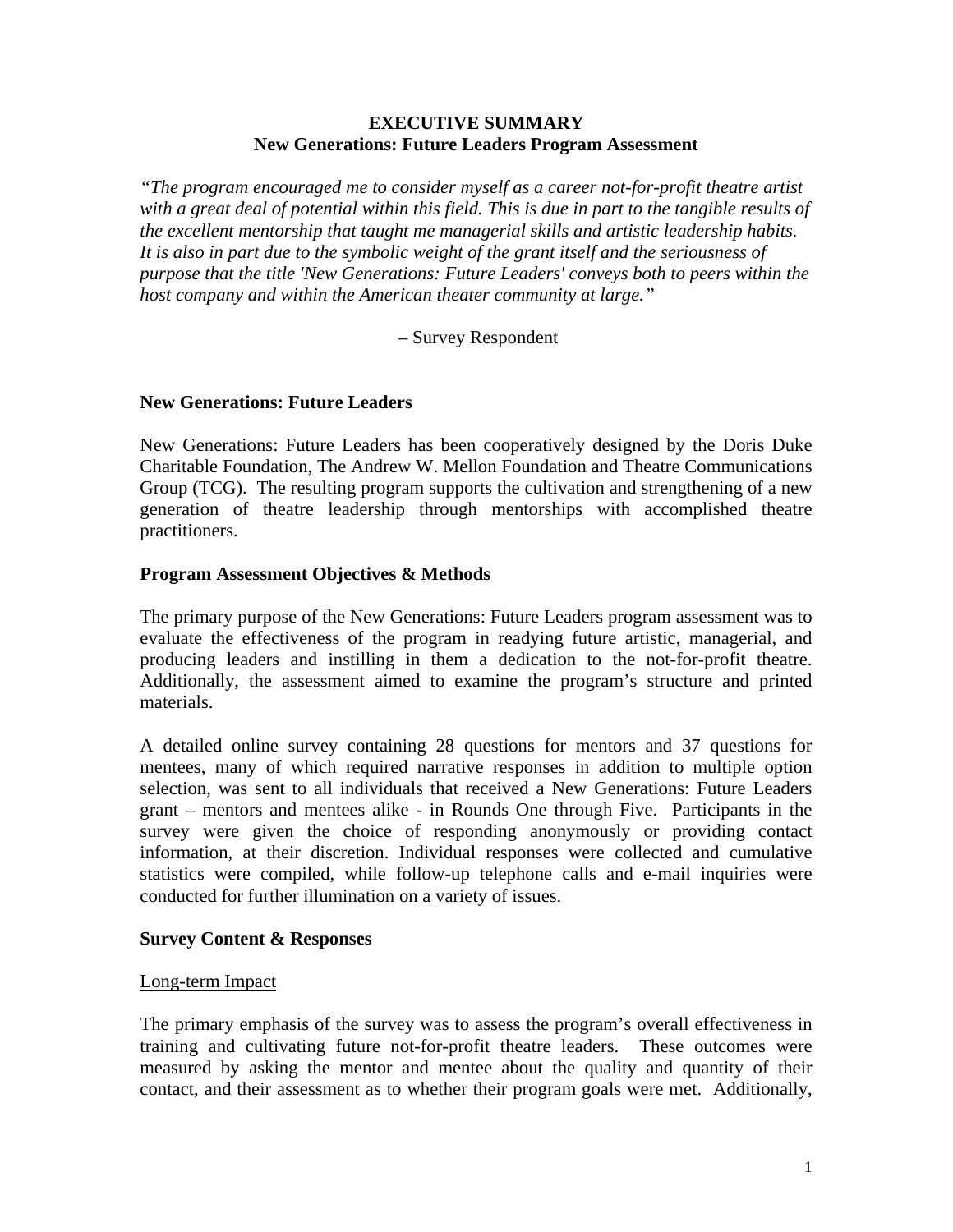mentees were asked about the range, depth, and quality of opportunities provided, the use and impact of the program's travel funds, the effectiveness of the networking opportunities, and their current status in the field.

A total of 44 mentors and 45 mentees from Rounds One through Five were asked to complete the survey and 27 mentors (61%) and 28 mentees (62%) responded. We conducted follow-up telephone conversations with 10 of these respondents and email follow up with two.

The survey responses and follow-up contact provided generally consistent feedback overall. The Future Leaders program is viewed by mentors and mentees alike to be an important and effective program, with a wide range of positive outcomes of an expected and unexpected nature. Mentees uniformly agreed that the program offered them the opportunity for invaluable practical experience, the ability to gain an overview of the field, and forge a professional identity. Mentors found themselves with new knowledge and strategies in relation to their leadership skills, fresh perspective on their institution and its activities, and a renewed confidence and commitment to nurturing young theatre practitioners.

Although five survey participants stated that they have since left the field, a closer examination reveals that three of these respondents have become professors of theatre and, therefore, have become important contributors to the field in another capacity.

### The Value of Networking

Another area of investigation contained in the survey focused on the value of disseminating and sharing experiences with current and former program grantees. While 75% to 89% of the responses indicated that there were sufficient opportunities to meet, network, and learn from other participants and that these opportunities were beneficial, some recommendations for information-sharing emerged that might be useful. In openended responses and in follow-up telephone calls, several participants discussed the potential benefits – in terms of confidentiality and a broadened perspective - of meetings strictly for mentors and strictly for mentees (as opposed to mentor/mentee meetings), as well as the opportunity for mentees to talk with mentors other than their own.

### Program Structure

Another goal of the survey was to assess the program's overall structure. Specifically, we sought to discover whether the program activities were properly supported financially, if the written and interpersonal communications were effective, and if the selection process was clear, thorough, and fair. In addition to the 55 grantee responses, we sought responses from 56 former New Generations panelists and 39 (70%) completed the survey. We made follow-up phone calls to three of these panelist-respondents, to provide another lens on this set of information.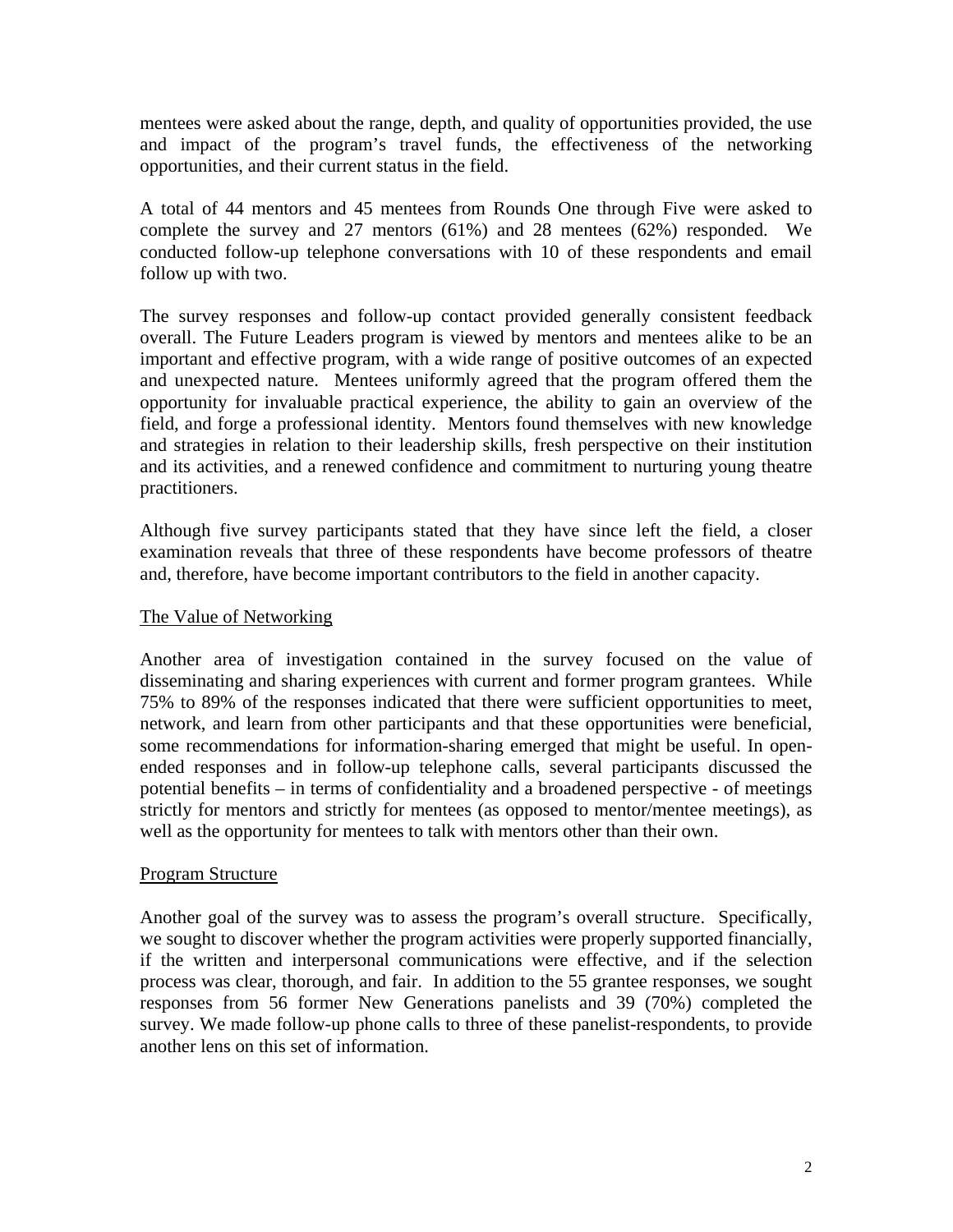The survey showed that 43% of the mentee-respondents regarded the funds provided for program activities as insufficient. In the open-ended responses asking for elaboration on this response, two issues emerged: (1) A large majority of these respondents participated in mentorships in urban areas where the cost of living is particularly high; and (2) the costs of health insurance was a hardship for many mentees whose host theatre did not provide it.

Funds to cover student loans and travel funds were met with much higher praise from respondents, many of whom cited significant long-term impact from the ability to pay down their debt and for the once-in-a-lifetime opportunities provided by the travel funds.

With regard to the two-year grant program timeframe, 89% of respondents agreed that it was appropriate. 89% to 93% of respondents found the timeframe from application announcement to deadline and from deadline to award to be appropriate. Responses that related to the quality of the application questions as well as the support, orientation, and communications from TCG staff ranged from 82% to 100% positive.

Of the 39 panelists surveyed, 97% to 100% found the guidelines and application form to be clear and comprehensive, and found that TCG conducted the panel meetings in an informative, professional, and equitable manner.

# Differing Opinions

Differing opinions for the above information represent, at its highest, 18% of respondents. None of these opposing responses suggest that the program is ineffective or of little value. Rather, they are primarily focused on the desire for a stronger orientation process for both mentors and mentees. There was some feeling on both sides that the mentor or mentee was either inadequately prepared or unclear as to the concept of a mentorship.

Suggestions for the enhancement of the orientation component ranged from: site visits by TCG staff; an in-depth orientation meeting *prior* to the start of the program; or an orientation workshop, site visits and/or monitoring by an independent consultant to ensure confidentiality. With regard to confidentiality, some grantees discussed their concerns about revealing difficult aspects of the mentorship with TCG staff for fear of being labeled as "difficult" (if a mentee), or out of concern about future funding (if a mentor). In no case did a participant suggest that TCG staff gave the impression that such repercussions might occur.

On the other end of the program spectrum, some respondents mentioned a need for a more clearly defined exit strategy for the mentee. Some mentees suggested that the transition from the mentorship to the "real world" was abrupt, and some mentors said that they felt ill-prepared to help their mentees move on. Suggestions ranged from offering individual career counseling to mentees to providing them with a subscription to ArtSEARCH to individual exit meetings with TCG's program director.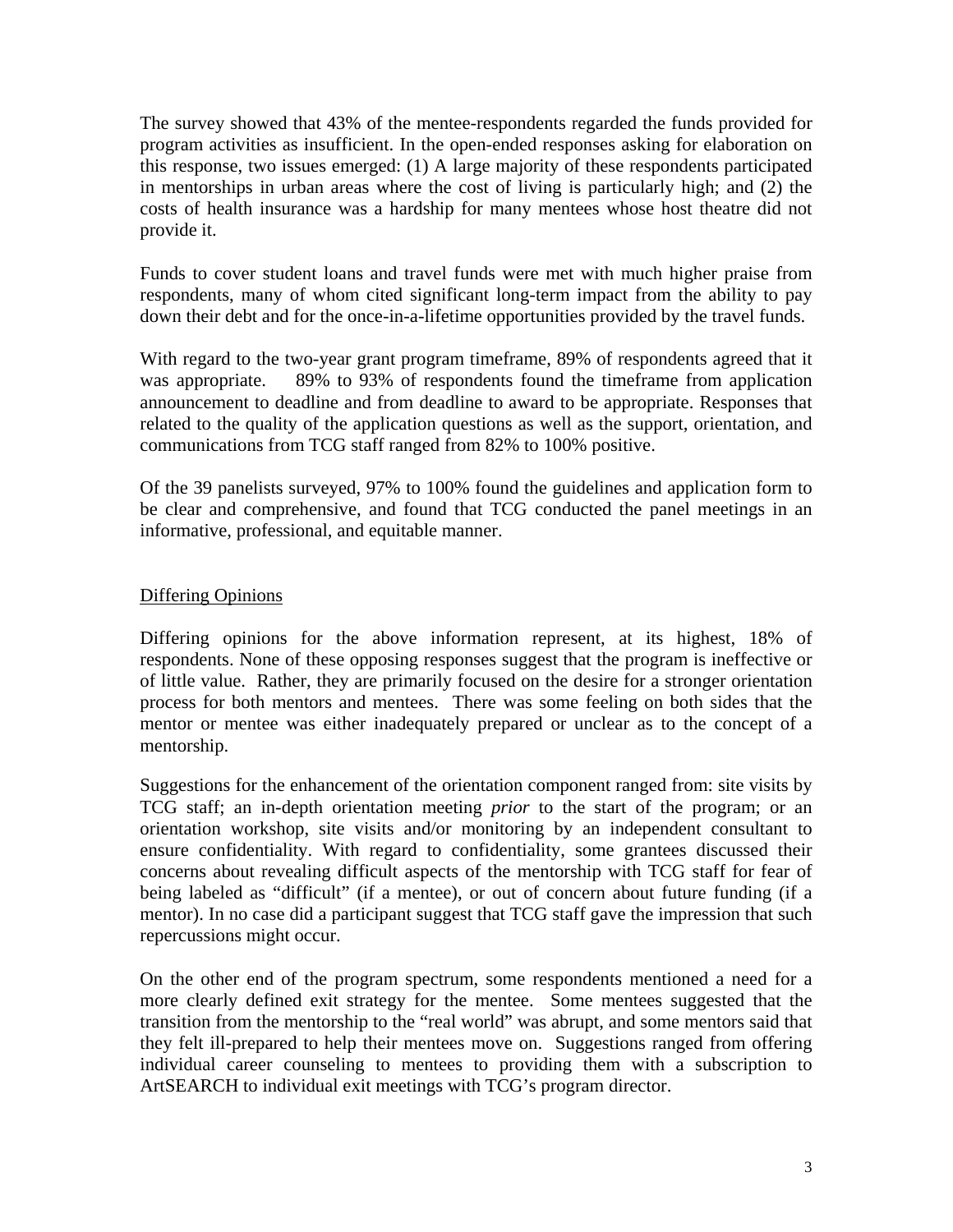The above-stated opposing responses suggest that it might be appropriate to consider adding instructional components at various points in the program.

## **Conclusions**

There was strong appreciation for the New Generations: Future Leaders. A small percentage of suggestions for improvement centered on two issues: program funds for mentees in expensive urban areas and a strengthened orientation/exit component.

There was uniform agreement that the New Generations: Future Leaders program is a visionary and highly important program for the overall survival and growth of the notfor-profit theatre field and its practitioners. The program provides an in-depth view of the field, real-life practical experience, unique and individually tailored opportunities for exploration, and an introduction to the American theatre community.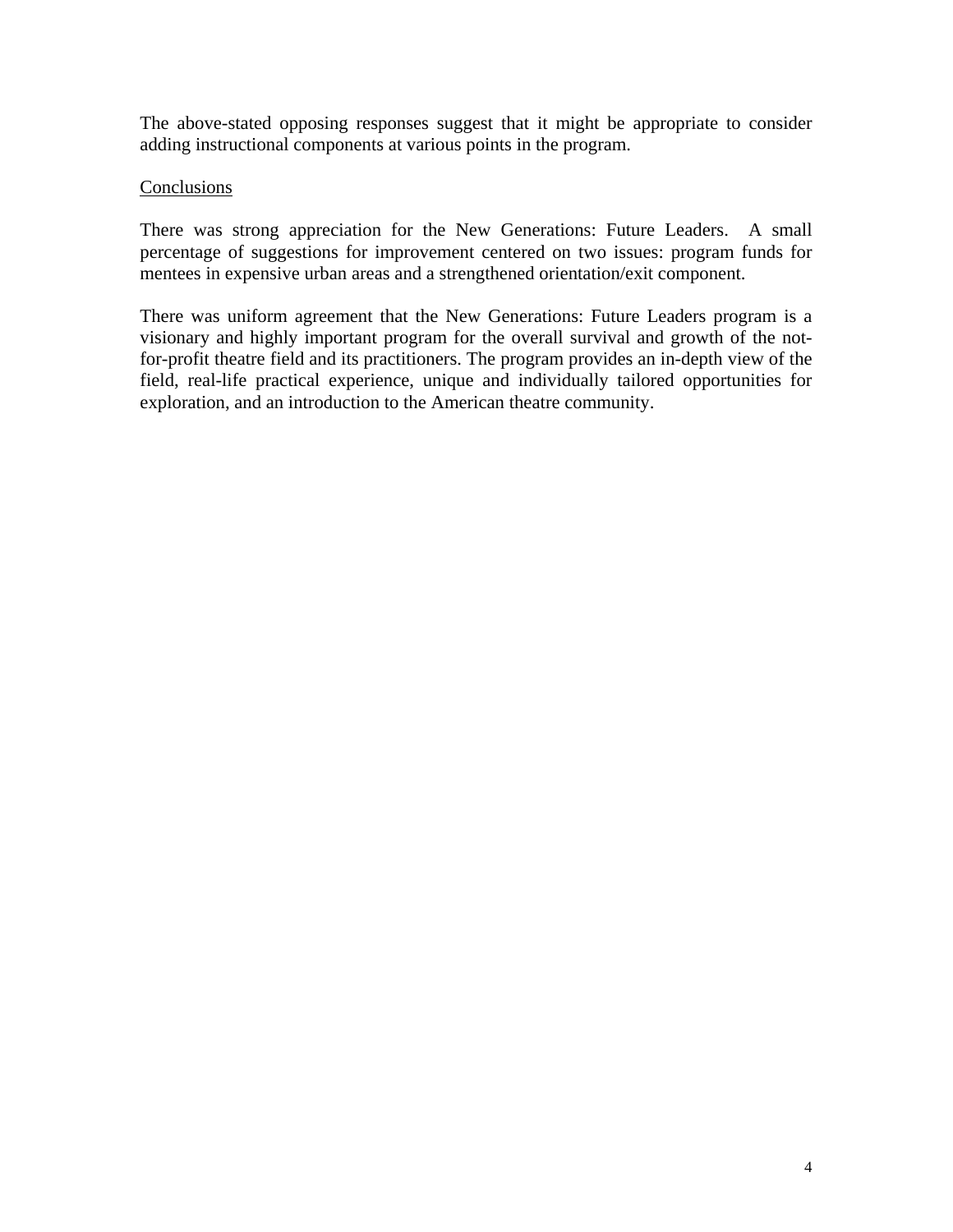"*I think this is one of the great grant programs of all time. The mentee benefits, the mentor benefits, the institution benefits, and the field benefits."* 

# **New Generations: Future Leaders Program Assessment Detailed Findings**

## **Introduction**

Survey Responses for the New Generations: Future Leaders program assessment were uniformly positive, with not a single response suggesting that the program is in any way unworthy. Though there were no recommendations for significant program overhaul, some suggestions were made regarding the program's structure which might prove useful in future program enhancements.

This report will focus primarily on conclusions drawn from the survey regarding the impact of the program on the mentees readiness for, and dedication to, leadership in the not-for-profit theatre. Additionally, the report will focus on the impact of the program on the mentors and their institutions, and details of program structure.

In order to gain detailed responses both from the perspective of the mentors and mentees, separate surveys were created for each group. The survey responses combine to offer some universal conclusions about the program, and separately offer a picture of each survey group's experience. This report will detail the results from these three vantage points.

### **Profile of Survey Respondents**

Surveys were sent to all mentors and mentees that participated in rounds one though six of the program. We received 28 mentee responses and 27 mentor responses. Follow-up telephone calls were made to five mentees and four mentors. E-mail correspondence was conducted with two mentors that were not available for telephone calls.

Responses were submitted by mentors and mentees that represented a wide range of organizations, with a heavy concentration (71-78%) of organizations that produce new and/or contemporary works. 79% to 93% of respondents were from urban organizations. 67% of mentor-respondents were artistic leaders and 41% were managing leaders (the total of 108% suggests dual roles in some cases). From 4% to 11% represented literary, production, and education departments. 39% of the mentee-respondents classified their mentorship as "wide-ranging," and 29% each classified their mentorship as either "primarily artistic in nature" or "primarily managerial in nature." 4% of menteerespondents engaged in a mentorship that was "primarily production-oriented."

# **Long-term Impact**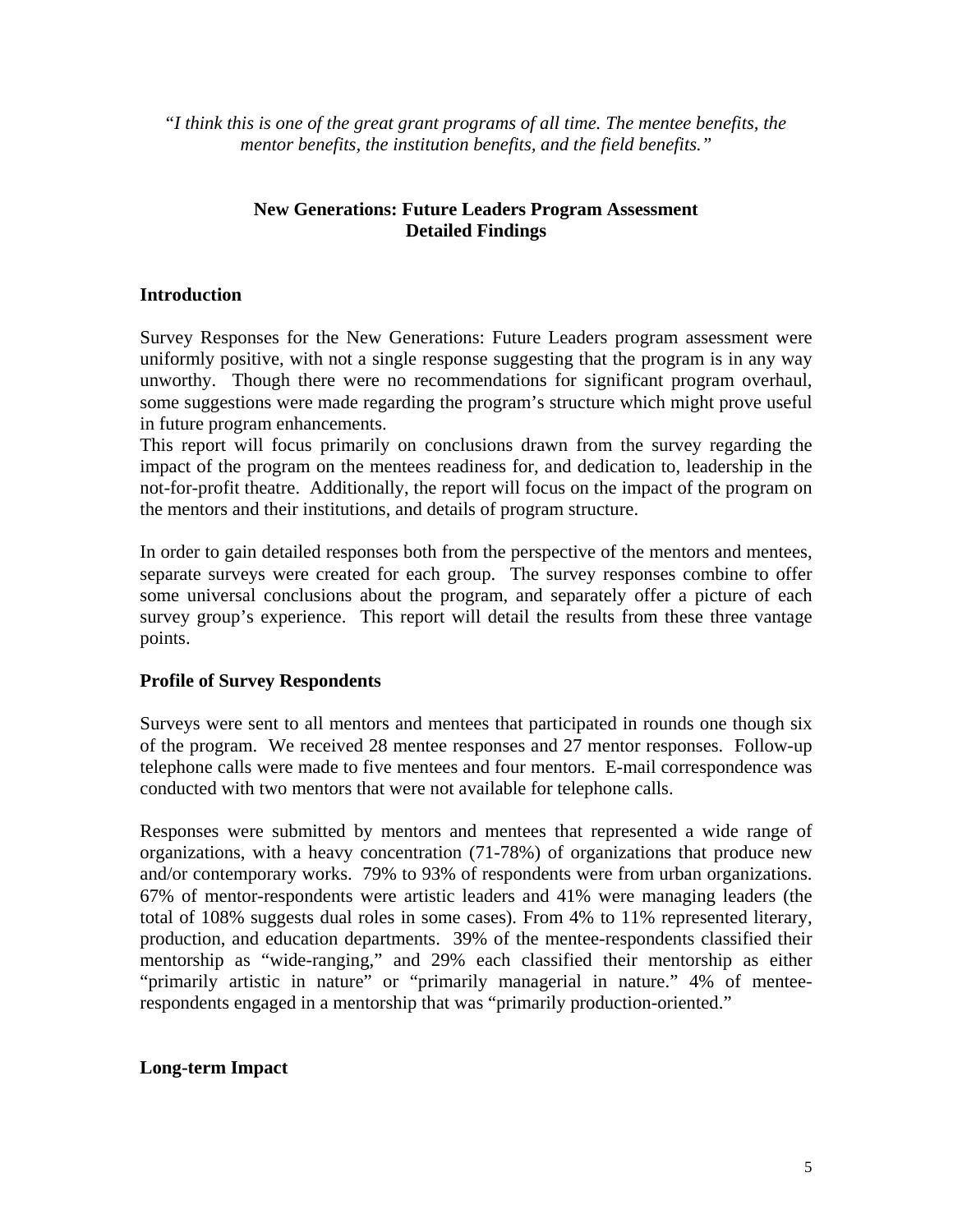*"I think I spent many years prior to the program uncertain of what I wanted to do with my life. In a way, that's the reason I even came to [the host theatre] -- because I had nothing more pressing to do with my life. What's come of it is a profound sense of identity that I never thought I'd find, working with these fellow artists, engaging with these amazing audiences, living and working and creating."* 

As mentioned in the Executive Summary above, we sought clues about the long-term impact of the program by asking the mentor and mentee about the quality and quantity of their contact, the types of opportunities provided, the use and impact of the program's travel funds, and the effectiveness of the networking opportunities. The premise being that if the respondents agreed that the mentee was being provided with substantive meeting time, practical opportunities for professional growth, international exposure, and an introduction to the theatre community, it would be reasonable to assume that lasting impact was likely to have been generated. Additionally, the survey directly asked respondents to assess whether their program objectives had been met. Finally, the survey inquired as to the mentee's current professional status as an objective measure of the retention of mentees in the not-for-profit theatre.

The results clearly point to the program's achievement in readying a new generation of not-for-profit theatre leaders. Additionally, the survey revealed that there are a great many other beneficial outcomes of the program with respect to the experiences of the mentors. These outcomes impact the field at large in a variety of positive ways.

What follows is a breakdown of the experiences and outcomes of the program, separating mentors from mentees in order to provide a more detailed view.

#### **The Mentee Experience**

*"The New Generations: Future Leaders program is an incredible resource and I count myself deeply fortunate to have participated. The program did feel overwhelming at first- - a new company, a new job, plus the TCG community all asking me to consider my professional identity. It took a few months to understand how this shift would really feel 'on the ground' rather than on paper, as in our grant proposal. The grant period, while turbulent, was ultimately a crucible in which my professional identity and career goals took shape. The program staff felt very helpful and available."* 

Overall, the responding mentees felt that the time they spent with their mentors was sufficient in terms of quantity and quality (79%) and that they were given opportunities to be engaged in the life of the theatre (96%), take on challenging projects or tasks (93%), observe the mentor in action (96%), and take on a diverse range of tasks and responsibilities (89%). An impressive 96% of respondents stated that the objectives of their mentorship were achieved.

All respondents agreed that the program's travel funds positively impacted their mentorship, and 89% found the program's networking opportunities to be beneficial.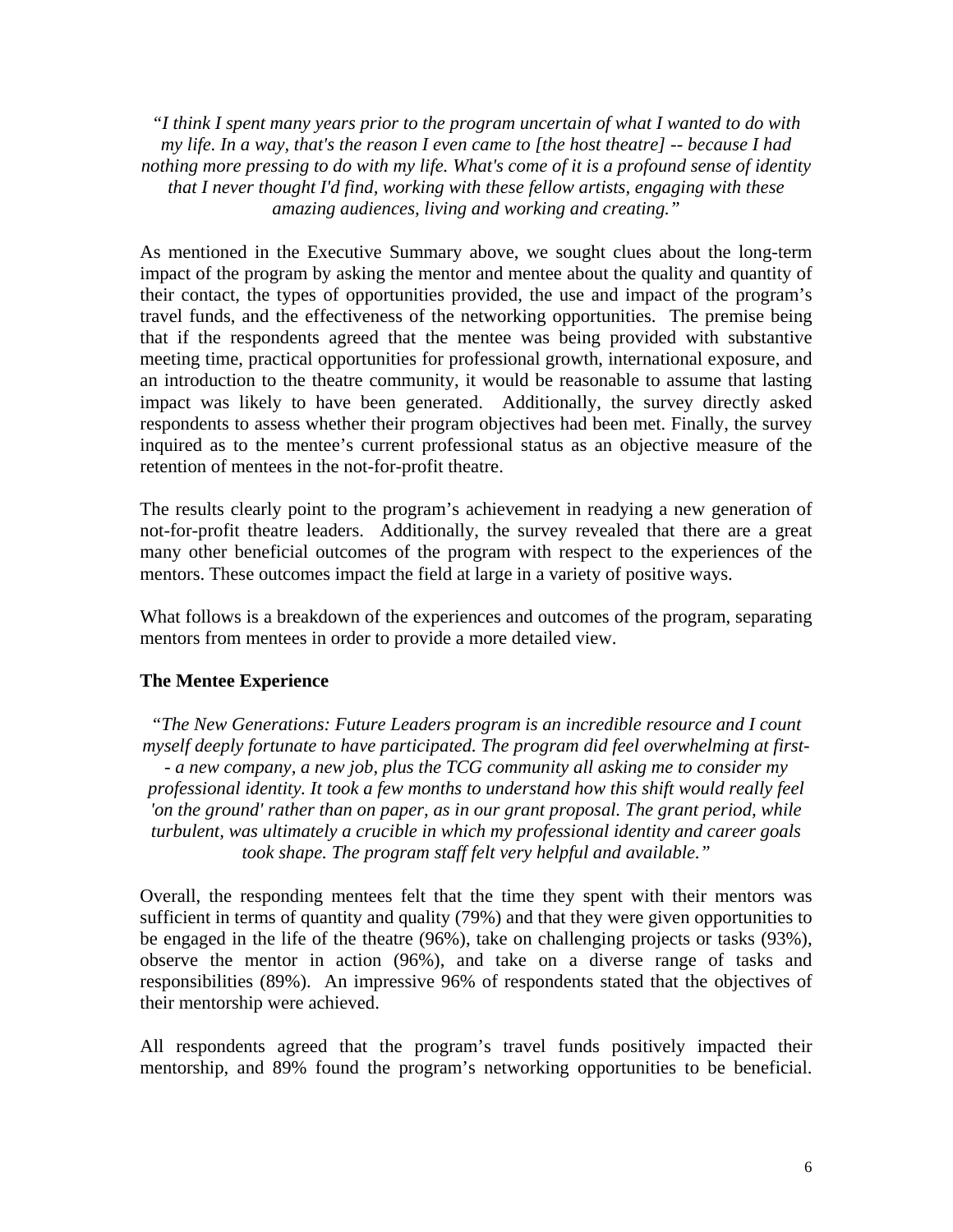With respect to the two-year timeframe, 89% of respondents stated that it was appropriate.

The above statistics, along with open-ended survey answers and follow-up telephone calls, indicate that the program provides long-lasting benefits to the mentee in the form of a practical and broad working knowledge of the field and a particular organization, introduction to peers and leaders in the field, and the opportunity to test, explore and bring his/her talents and goals into focus.

*"The Mentorship program greatly enhanced my commitment to working in the not-forprofit theatre by giving me a chance to explore my own skills and challenge myself and also by connecting me to a wide range of colleagues and contemporaries, who offered new perspectives on what could be done in the non-profit world."* 

## The Impact of Travel

# *"It was the seed to where I am today--the international connections made while traveling continue to fuel my work today. It is such an important part of the self-reflective portion of this program."*

As mentioned above, 100% of respondents stated that the travel funds positively impacted their mentorship experience. Survey respondents utilized their travel funds in a variety of ways: to travel to national and international theatre festivals, to meet with artists and artistic leaders in other theatres, to attend theatre conferences, and to see the work of regional and international theatre companies.

These experiences were viewed as enormously impactful because they provided a larger view of the field than the mentees otherwise would have been exposed to, and provided introductions to future collaborators, colleagues, and employers. As mentioned in the above quote, taking time away from the intense environment of the mentorship gave mentees the opportunity for distance and reflection – a breather. Mentees were able to come back to the mentorship environment with a renewed perspective and commitment as a result of the physical distance and benefits of viewing how others think about and make their work.

*"I met a lot of people across the country and internationally as a result of the mentorship, which created many opportunities for me over the years."* 

### Financial Support

The survey question that asked about the sufficiency of program funds resulted in the widest disparity in responses. 57% responded that the funds were sufficient, and 43% said they were not. This question also asked for elaboration if a respondent did not think that the funds were sufficient (so that we could determine if a respondent thought the funds were excessive or insufficient, and to find out why they felt this way). Two responses rose to the top: (1) mentorships in locations with a high cost of living could not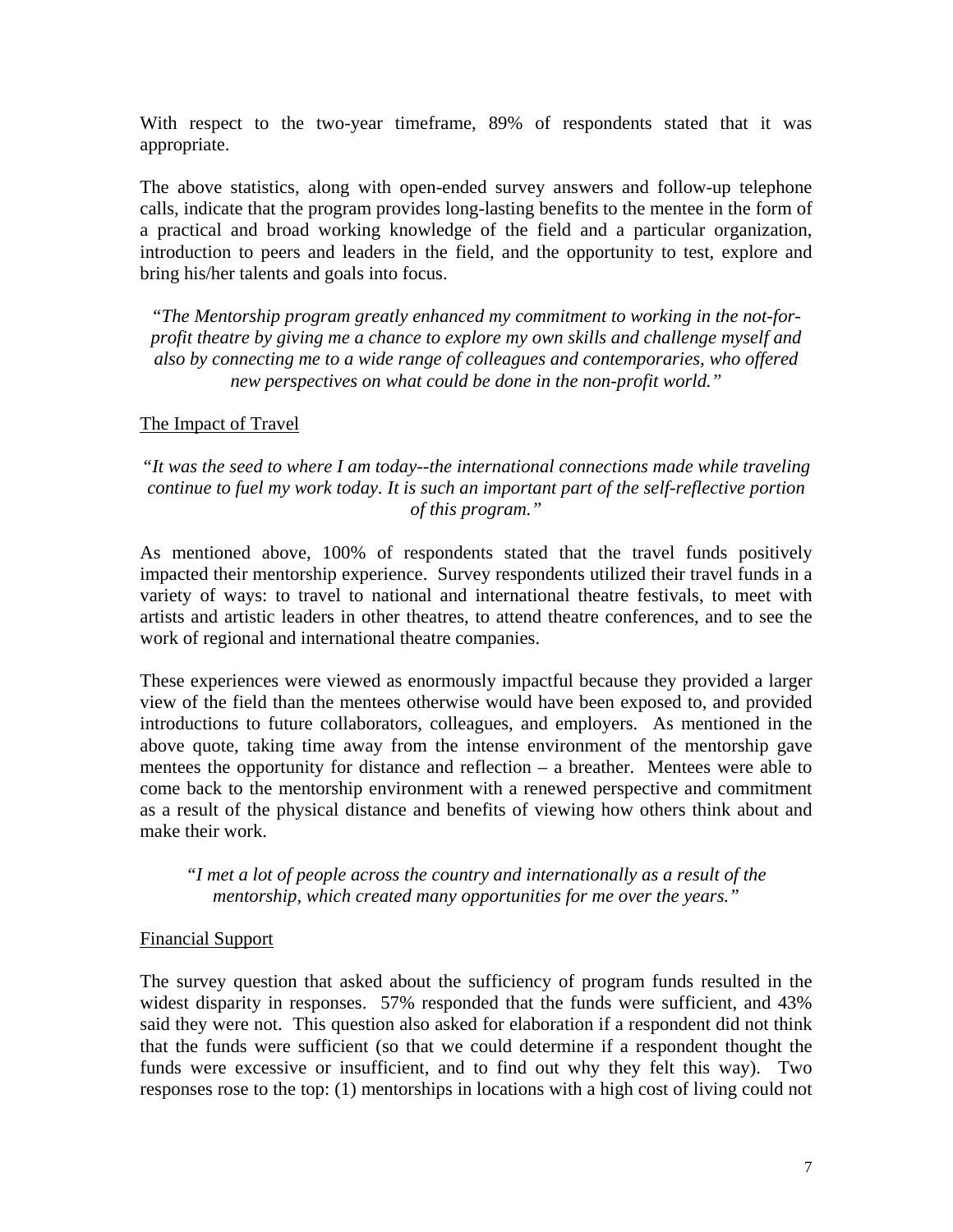be supported by the funds provided; and (2) the cost of health insurance significantly reduced the funds available. One respondent suggested that, given how health care costs have risen in recent years, he would not be able to participate in the program today. Given the significant time-commitment required of most mentees, the ability to supplement their income by taking on other work was limited.

Conversely, the travel funds were met with a 100% positive response in terms of its positive effect on the mentorship. As well, several respondents remarked on the shortand long-term benefits of the funds for student loan payments. In that regard, 47% of respondents stated that, if there hadn't been student loan funds available, they would have had to take on extra work to cover these payments, 29% said it would have hindered their ability to participate in the program, and 24% said they would have gotten behind on their payments during the grant period.

# Where are they now?

When asked how and if respondents were working in the theatre field, 54% said that they were working on staff in an artistic or managerial capacity and 29% are working as independent artists, producers, or managers. 18%, or five respondents, stated that they have left the field. Of these, three are now theatre professors which, it could be argued, does not constitute leaving the field.

We asked respondents to provide us with their job titles and their responses indicate that a large majority of them now hold high-level positions in a not-for-profit theatre, such as Executive Director, Artistic Director, Producing Director, and Managing Director positions.

# **The Mentor Experience**

*"It has been refreshing to be forced to analyze and communicate why I make some of the decisions that I do. I think that analysis ultimately makes me a better artist and administrator."* 

In order to measure other possible effects and benefits of the Future Leaders program, the survey asked mentors if the program had a significant long-term impact on their professional career path or goals. We received a 71% positive response to this question, which also allowed for additional, open-ended response. Open-ended comments offered some clear results: (1) many mentors found great enjoyment and a sense of confidence in their abilities and therefore continued to mentor in other capacities after the program ended; and (2) the necessity of sharing their management strategies and decision-making process gave the mentor new insights into his/her leadership style and, in some cases, refreshed stagnant thinking.

*"I found that I enjoy working with emerging professionals and have begun relationships with 2 MFA Management programs, bringing in a new MD assistant/intern every year.*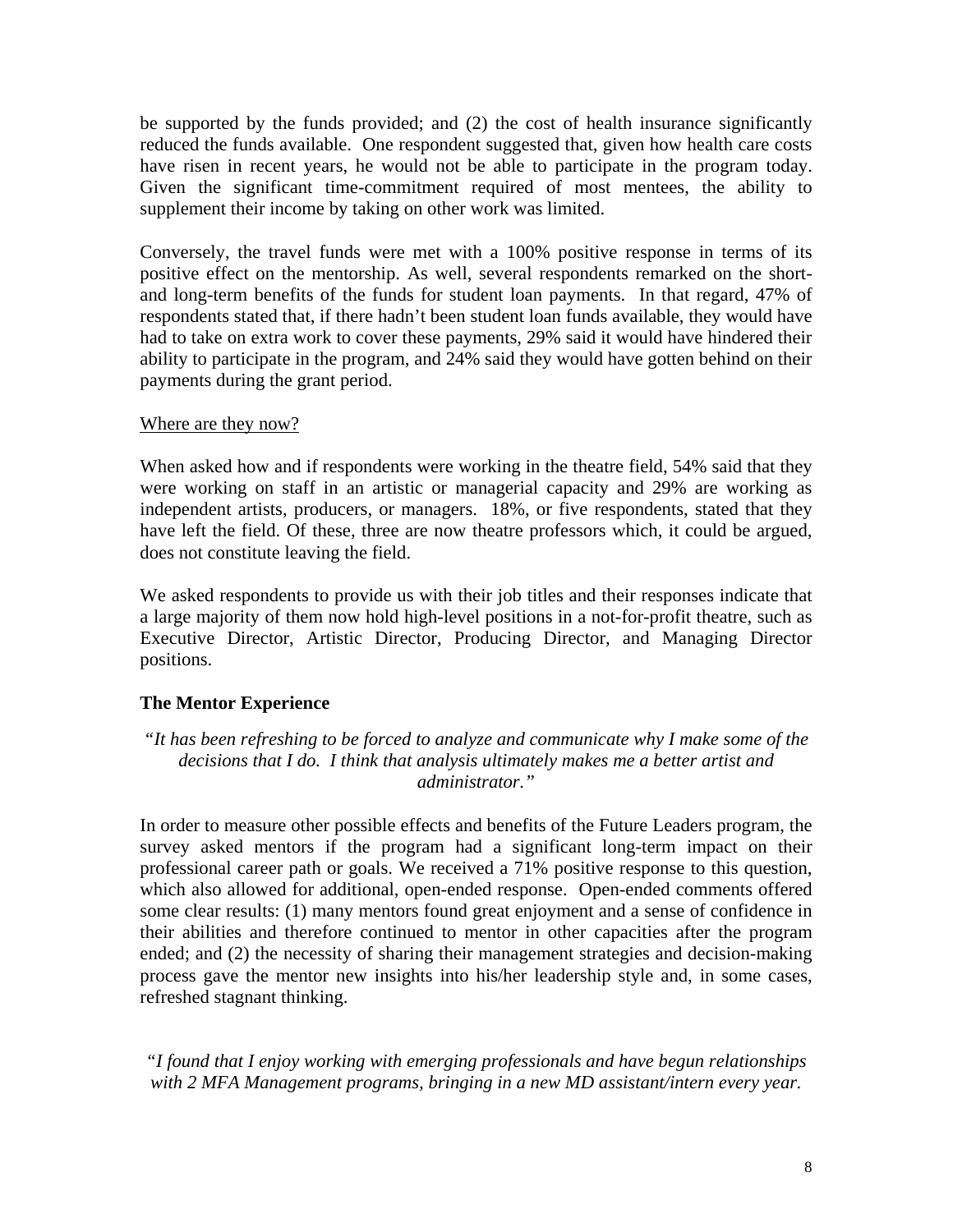*This is more demanding (a learning curve every year) but satisfying and a service to the field."* 

## **Impact on the Host Theatre**

The survey also sought to measure the impact of the mentee on the host theatre. Responses here indicate that 93% of mentors believe that their mentee had significant impact. In the open-ended portion of this question and in follow-up calls, the mentors discussed a variety of results. One mentee introduced the theatre to artists they were previously unfamiliar with that are now collaborators, and another brought significant knowledge of video production technology and incorporated this media into the host theatre's productions, promotional videos, and web site. One mentee's musical knowledge helped to enhance the host theatre's performances and training program, and another developed strong board relationships and created new ways of communicating with them. There also were several examples of the mentee's contribution becoming so vital that a new staff position was created for its continuation (with or without that particular mentee).

## **Guidelines and Structure**

*"I loved knowing I could call TCG staff and talk through anything. I also loved that they put other mentees in contact with me if his or her situation was similar to mine. They had a great sense of what was going on with all of us, so it felt like I was connected to a big extended family who knew me and my needs."* 

The survey quite clearly showed that New Generations: Future Leaders mentors and mentees largely approve of the program's guidelines and structure. Positive responses with respect to the timing of the application and award, and the appropriateness of the application questions ranged from 82% to 100%.

With respect to the program timeframe, there were some suggestions for change from the opposing minority. Specifically, mentor-respondents suggested that it was challenging to identify a candidate and then ensure that they would remain available for the program until the announcement was made. In these cases, the respondents suggested a shorter timeframe between application submission and award announcement.

As stated in the Executive Summary, of the 39 former panelists surveyed, 97% to 100% found the guidelines and application form to be clear and comprehensive, and found that TCG conducted the panel meetings in an informative, professional, and equitable manner.

*"TCG has really poured their hearts and souls into this program -- terrific leadership, clarity, responsiveness. I really liked the two-step application process, which allowed me to conduct a thorough search for the best candidate after I already had a preliminary indication that our chances were at least reasonable. The search process itself was incredibly valuable, since I talked with about 20 emerging directors in New York, Chicago, DC, and elsewhere."*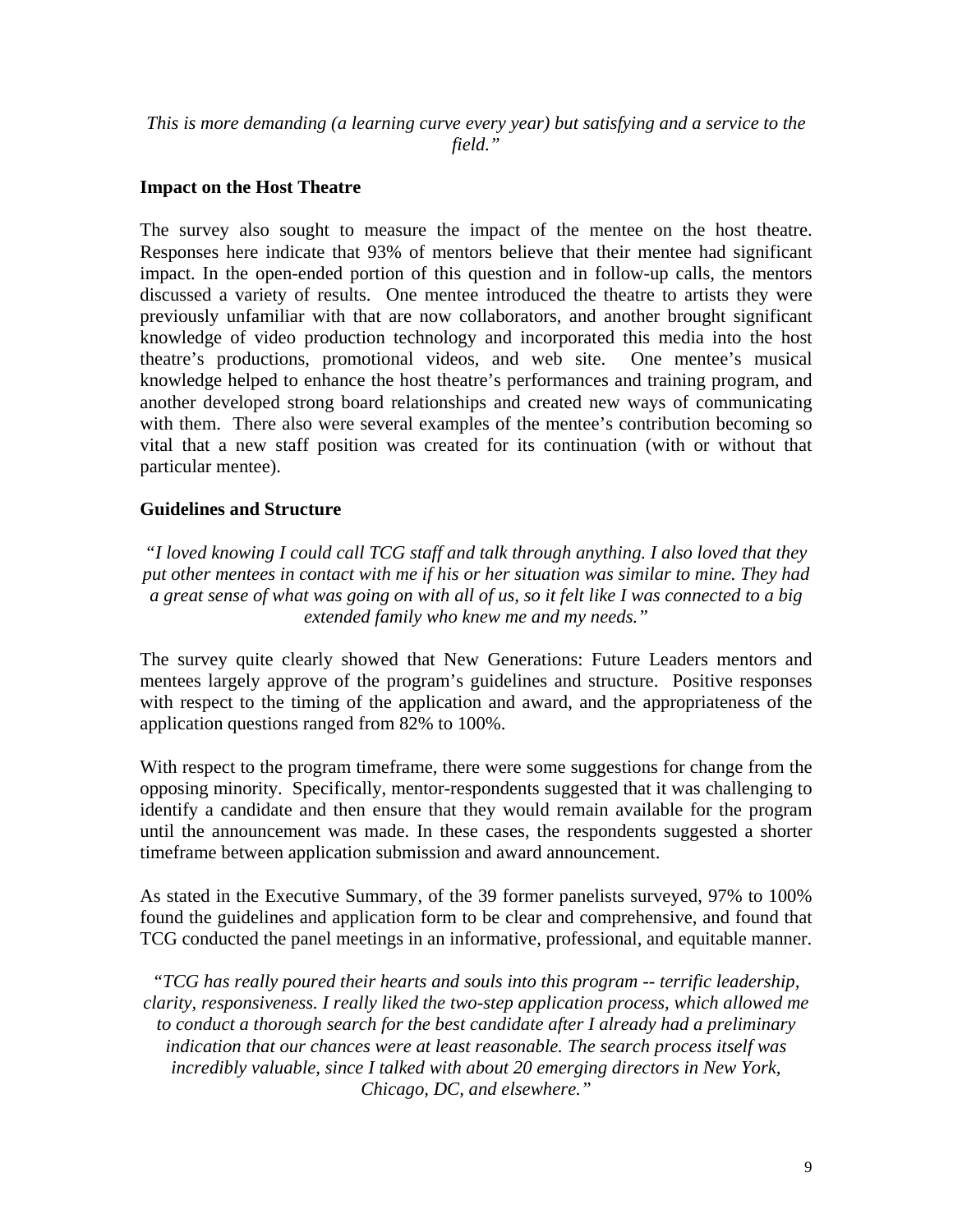#### **Open-Ended Responses and Recommendations**

*"It would be helpful for more opportunities to communicate mentor to mentor, mentee to mentee, and mentor to other than our primary mentee. This could broaden the mentees understanding of the whole field, and chance to establish relationships with a number of theatres."* 

As mentioned above, both the mentor and mentee surveys provided ample opportunities for open-ended responses. A handful of similar suggestions emerged from these openended responses and from follow-up communications. Some of these suggestions are listed above but, for ease of reference, all such suggestions are listed here:

- $\triangleright$ The need for assistance before and during the grant program in order to define, structure, and maintain a positive mentorship experience. Such assistance could come from TCG staff, an outside consultant, or the establishment of a buddy system with former mentors and mentees;
- $\triangleright$  The need for outside assistance in developing an exit strategy for mentees;
- ¾Because travel fund expenditures can burden mentees that are already stretched financially, it was suggested that reimbursements be made in a more timely fashion; and
- ¾Consider a guidelines amendment that allows the relationships to continue beyond the mentorship program.

*"I most valued the personal meetings with fellow mentees, at conferences or New Gen sessions. It was invaluable to have in-depth discussions with others who had gone through the program in the past, or who were currently going through the program. Larger group sessions, including teleconferences, did not offer as much useful information since there was little opportunity to go into depth on the particular challenges and opportunities that each individual faced. In general, having relationships with other Mentees was very valuable in gauging the success of my own mentorship and the expectations of the program. I think these relationships gave me a needed sense of context and also a network I could draw on if in a state of doubt or crisis."* 

#### **Conclusion**

The results of the New Generations: Future Leaders program clearly show that the program is considered to be very positively impactful for mentees, mentors, and the host theatres. Combining the multi-pronged subjective responses from the survey with the objective data regarding the current professional status of mentees, it seems apparent that